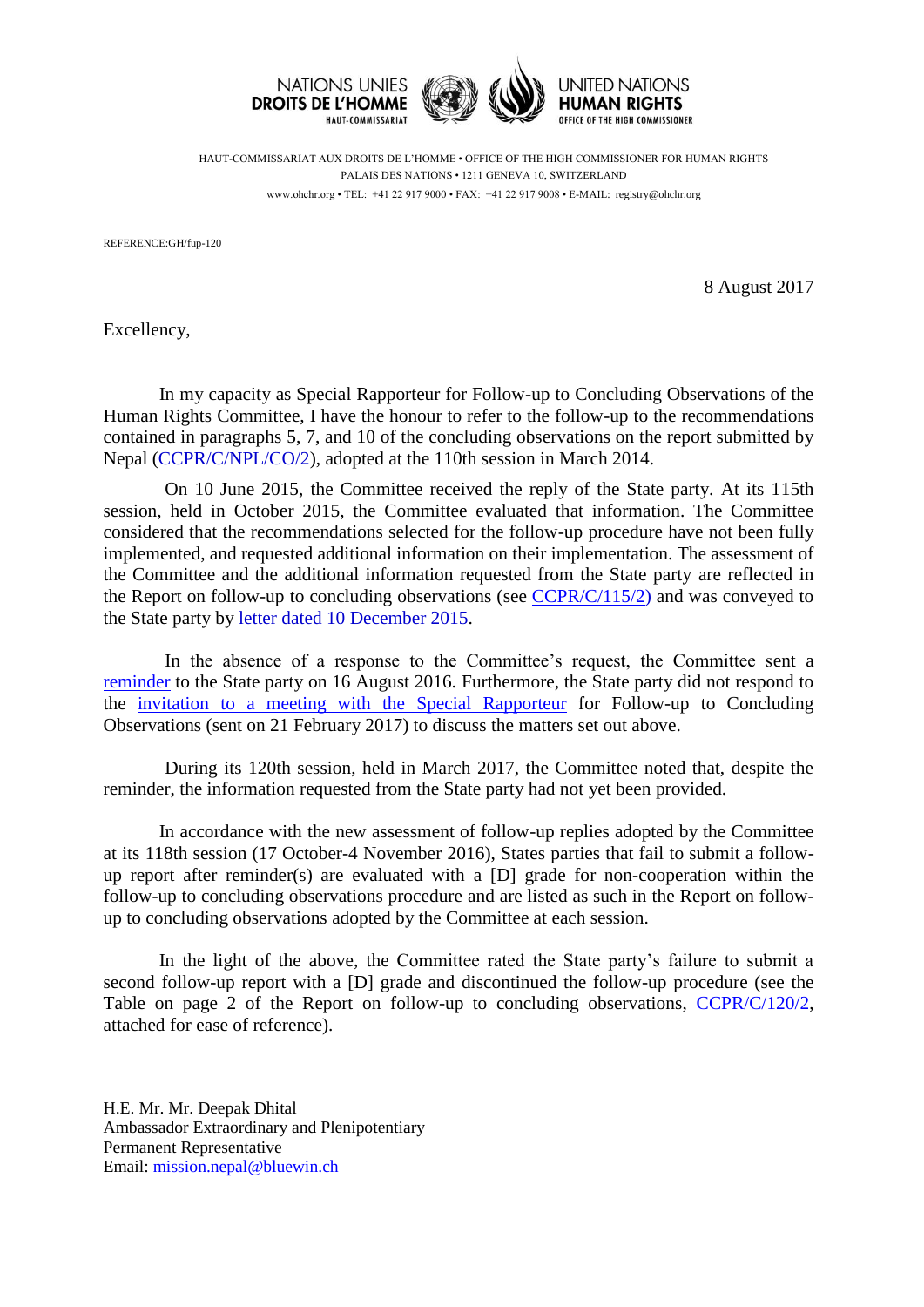

The Committee requests the State party to provide in the context of its next periodic report information on the implementation of all its recommendations, including the additional information on the implementation of recommendations contained in paragraphs 5, 7, and 10 of the concluding observations as requested by the Committee previously (see Committee's evaluation of the first follow-up reply, [CCPR/C/115/2,](http://tbinternet.ohchr.org/_layouts/treatybodyexternal/Download.aspx?symbolno=CCPR%2fC%2f115%2f2&Lang=en) attached for ease of reference).

The Committee looks forward to pursuing its constructive dialogue with the State party on the implementation of the Covenant in the context of the next periodic report due on 28 March 2018.

Please accept, Excellency, the assurances of my highest consideration.

les Polit

Mauro Politi Special Rapporteur for Follow-up to Concluding Observations Human Rights Committee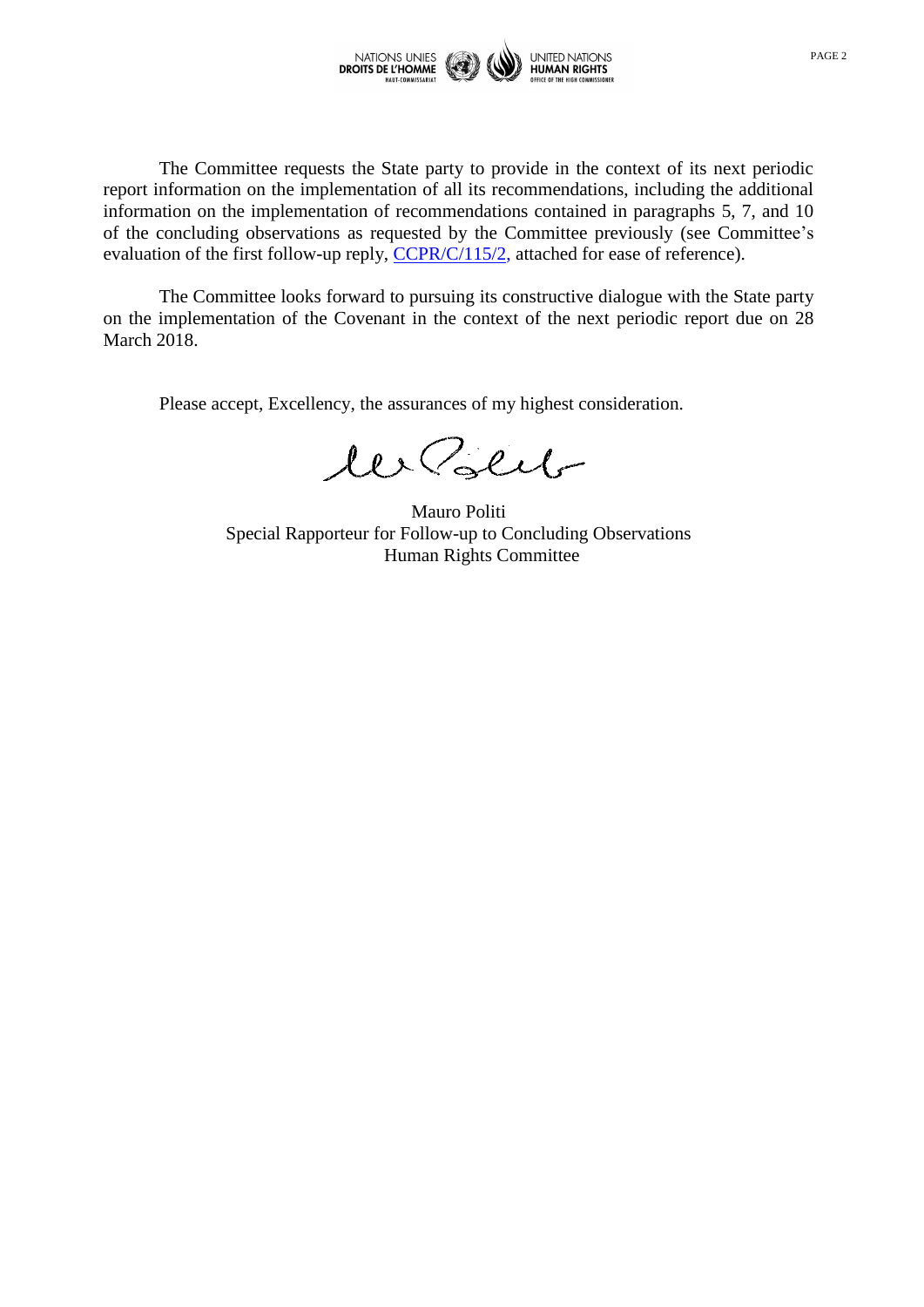

**Report on follow-up to concluding observations of the Human Rights Committee, [CCPR/C/120/2](http://tbinternet.ohchr.org/_layouts/treatybodyexternal/Download.aspx?symbolno=CCPR%2fC%2f120%2f2&Lang=en)** (page 2):

> **States parties evaluated with a [D] grade for failure to cooperate with the Committee within the follow-up to concluding observations procedure:<sup>1</sup>**

|     | <i>State party</i> | Concluding<br>observations                    | Due date of<br>follow-up report<br>(no. of report) | Reminders and related<br>actions                                                                         |
|-----|--------------------|-----------------------------------------------|----------------------------------------------------|----------------------------------------------------------------------------------------------------------|
| 1.  |                    |                                               |                                                    |                                                                                                          |
| 2.  |                    |                                               |                                                    |                                                                                                          |
| 3.  |                    |                                               |                                                    |                                                                                                          |
| 4.  | Nepal <sup>2</sup> | CCPR/C/NPL/CO/2<br>$(26 \text{ March } 2014)$ | 1 November 2016<br>(2nd)                           | Reminder 16 August 2016                                                                                  |
|     |                    |                                               |                                                    | Invitation to a meeting with the<br>Special Rapporteur sent on 21<br>February 2017 (not responded<br>to) |
| .5. |                    |                                               |                                                    |                                                                                                          |

**Report on follow-up to concluding observations of the Human Rights Committee, [CCPR/C/115/2:](http://tbinternet.ohchr.org/_layouts/treatybodyexternal/Download.aspx?symbolno=CCPR%2fC%2f115%2f2&Lang=en)**

# **Assessment of replies**

*Reply/action satisfactory*

**A** Response largely satisfactory

*Reply/action partially satisfactory*

**B1** Substantive action taken, but additional information required

**B2** Initial action taken, but additional information and measures required

*Reply/action not satisfactory*

- **C1** Response received but actions taken do not implement the recommendation
- **C2** Response received but not relevant to the recommendation

*No cooperation with the Committee*

1

 $1$  The follow-up procedure has been discontinued for these States parties. The information on the implementation of all the recommendations in the concluding observations adopted in respect of these States, including those recommendations selected for the follow-up procedure, should be provided in the context of their next periodic report.

<sup>&</sup>lt;sup>2</sup> Evaluation of the first follow-up report (see [CCPR/C/115/2\)](http://tbinternet.ohchr.org/_layouts/treatybodyexternal/Download.aspx?symbolno=CCPR%2fC%2f115%2f2&Lang=en): paragraphs 5**[B2][C1][B2][C2][C2]**, 7**[C1]** and 10**[C2][B2][C1][D1]**. Second follow-up report not provided: Committee's evaluation: **[D]**.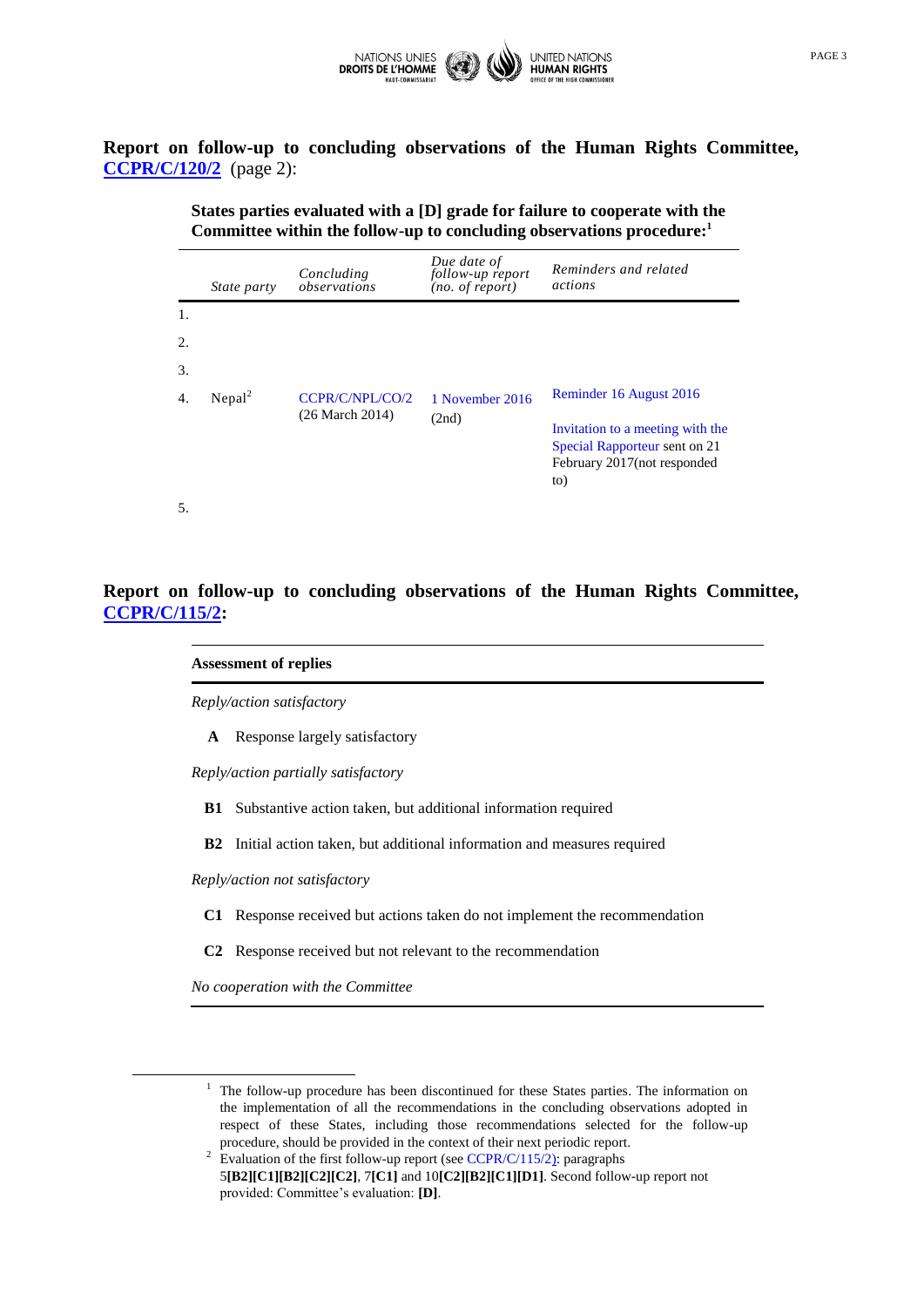

- **D1** No response received within the deadline, or no reply to a specific question in the report
- **D2** No response received after reminder(s)

*The measures taken are contrary to the Committee's recommendations*

**E** Response indicates that the measures taken are contrary to the Committee's recommendations

| Nepal                    |                                                                                                      |  |  |
|--------------------------|------------------------------------------------------------------------------------------------------|--|--|
| Concluding observations: | CCPR/C/NPL/CO/2, 26 March 2014                                                                       |  |  |
| Follow-up paragraphs:    | 5, 7 and 10                                                                                          |  |  |
| First reply:             | Received 5 June 2015                                                                                 |  |  |
| Committee's evaluation:  | Additional information required on paragraphs<br>5[B2][C1][B2][C2][C2], 7[C1] and 10[C2][B2][C1][D1] |  |  |

### **Paragraph 5: The State party should:**

**(a) Ensure that all gross violations of international human rights law, including torture and enforced disappearances, are explicitly prohibited as criminal offences under domestic law;**

**(b) End all forms of political interference in the criminal justice system and undertake independent and thorough investigations into alleged conflict-related cases of human rights violations, and hold the perpetrators accountable without any further delay. The Committee stresses that transitional justice mechanisms cannot serve to dispense with the criminal prosecution of serious human rights violations;** 

**(c) Create, as a matter of priority and without further delay, a transitional justice mechanism in accordance with the Supreme Court writ of mandamus of 2 January 2014 and ensure its effective and independent functioning in accordance with international law and standards, including by prohibiting amnesties for gross violations of international human rights law and serious violations of international humanitarian law;**

**(d) Ensure that all victims are provided with an effective remedy, including appropriate compensation, restitution and rehabilitation, taking into account the Basic Principles and Guidelines on the Right to a Remedy and Reparation for Victims of Gross Violations of International Human Rights Law and Serious Violations of International Humanitarian Law (General Assembly resolution 60/147);** 

**(e) Adopt guidelines for vetting to prevent those accused of violations of the Covenant from holding public office and being promoted.**

### **Summary of State party's reply:**

(a) In November 2014, a bill in accordance with the Convention against Torture, criminalizing all forms of torture and inhuman and degrading treatment was submitted to Parliament. Other bills on the Civil Code, the Civil Procedure Code, the Penal Code, the Criminal Procedure Code and sentencing legislation were also submitted to bring the legal system into line with international obligations. The Council of Ministers ordered a bill criminalizing enforced disappearances to be prepared, and a bill on the implementation of the Geneva Conventions is under consideration.

(b) The judiciary of Nepal is independent. To date, 7,300 police personnel and 42,267 army personnel have received training on human rights law and humanitarian law. Furthermore, 855 officials have faced departmental action in relation to violations of human rights.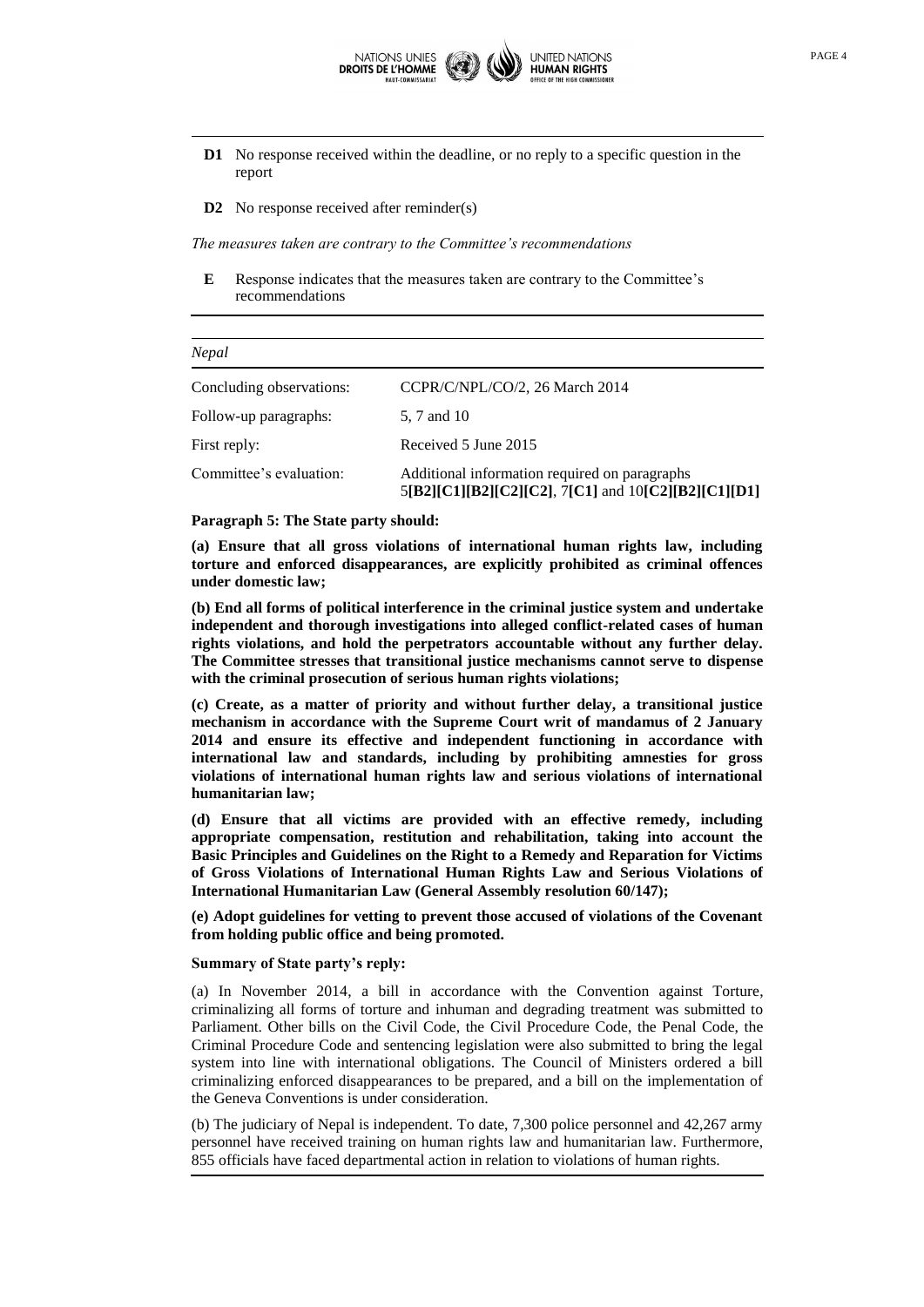

(c) The Commission on Investigation of Disappeared Persons and the Truth and Reconciliation Commission were established in 2014. Both enjoy structural, functional and administrative independence. The Supreme Court has ruled that the commissions cannot recommend amnesty for serious violations of human rights.

(d) The Government has provided financial and non-financial support to victims of conflict (see CCPR/C/NPL/2 and CCPR/C/NPL/Q/2/Add.1). It will provide effective remedies in accordance with the recommendations of the Commission on Investigation of Disappeared Persons and the Truth and Reconciliation Commission.

(e) Acts relating to the civil service, the army and the police provide for vetting, making anyone convicted of a criminal offence involving "moral turpitude" ineligible for service (see CCPR/C/NPL/Q/2/Add.1). The Army Act and the Armed Police Force Act provide for departmental action, halting of promotion or declaration of ineligibility for those convicted of violations of human rights law or humanitarian law.

# **NGO information:**

*TRIAL: Track Impunity Always, Terai Human Rights Defenders' Alliance, Victims' Common Platform on Transitional Justice:*

(a) Torture, enforced disappearance, war crimes, crimes against humanity and genocide are not autonomously defined and criminalized by the legal system of Nepal. The definition of torture in the Torture, Cruel, Inhumane and Degrading Treatment Bill does not meet that of the Convention against Torture. The draft bill includes a 90-day statute of limitation.

(b) There continues to be a lack of politically independent investigations into conflictrelated human rights violations.

(c) There are serious concerns about the effectiveness and independence of the commissions.

(d) Most victims of gross human rights violations remain without access to an effective remedy and reparation.

(e) No information has been provided on any government initiative to adopt vetting guidelines.

*Human Rights Treaty Monitoring Coordination Centre, Centre for Civil and Political Rights:*

(a) The State party has not drafted any laws addressing or prohibiting gross violations of human rights.

(b) The Government has not taken any action.

(c) Despite the Supreme Court's ruling on the amnesty provision, the Government shows no intention of changing the provision.

(d) Efforts at rehabilitation and restitution are inadequate and controversial, and compensation is very slow in arriving.

(e) There are no laws relating to a vetting procedure.

#### **Committee's evaluation:**

**(a)[B2]:** The Committee welcomes the legislative measures taken to ensure that all gross violations of international human rights law, including torture and enforced disappearances, are explicitly prohibited under domestic law. The State party should submit additional information on (i) the definition of gross human rights violations included in the bills and whether the drafts are in full compliance with international human rights standards, including the definition of torture; (ii) the sanctions provided for such violations, including criminal sanctions; (iii) whether the drafts provide a statute of limitations for such violations; and (iv) the progress and implementation of legislative efforts.

**(b)[C1]:** The State party has not provided information on actions taken to end political interference in the criminal justice system or to ensure criminal prosecutions for gross human rights violations. Information is required on (i) the measures taken, since March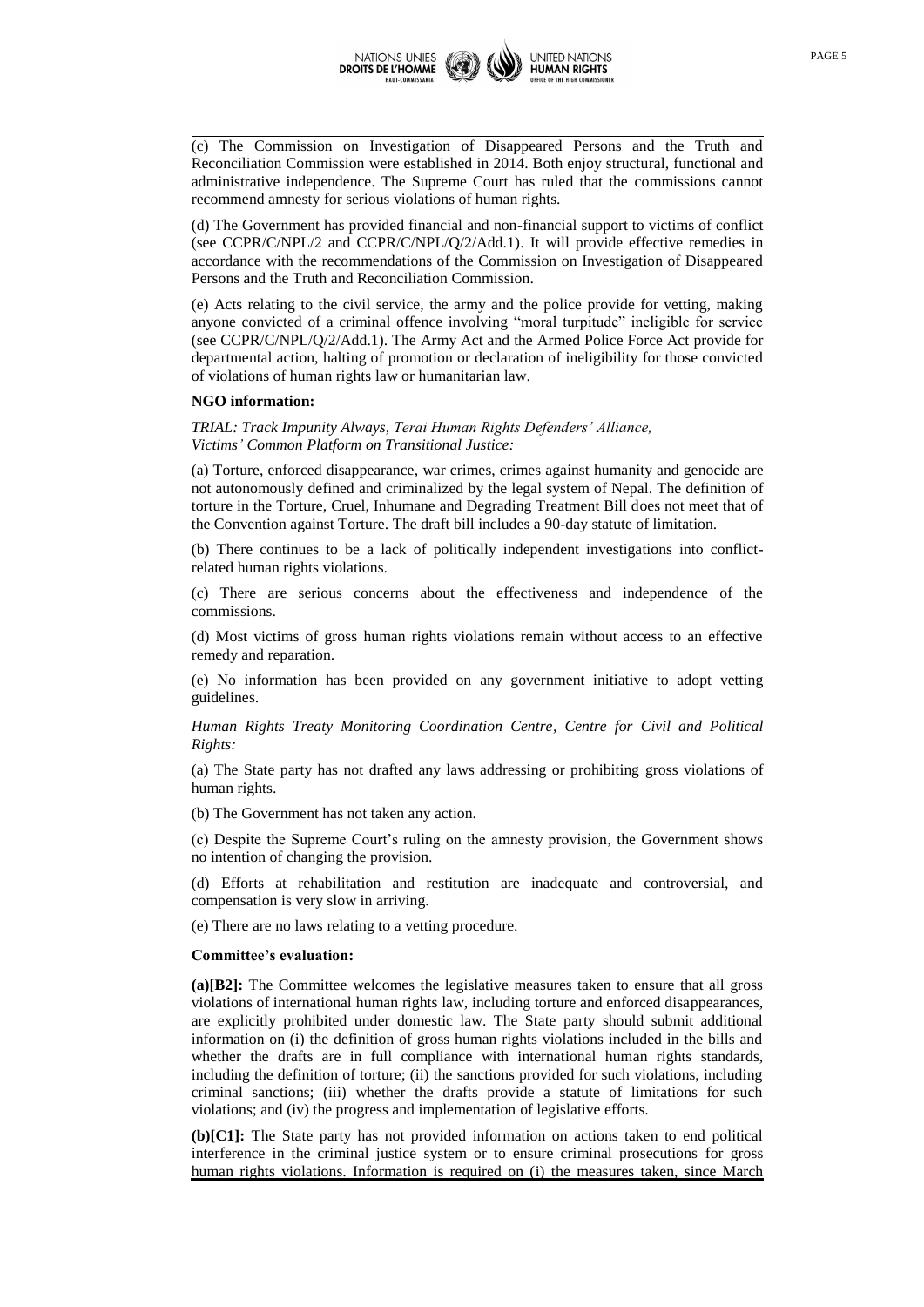

2014, to end all forms of political interference in the criminal justice system; and (ii) the investigations conducted, since March 2014, into cases of human rights violations. The State party should also clarify the extent to which the procedures mentioned by the State party for investigating and prosecuting the 855 officials have been used since March 2014. The Committee reiterates its recommendation.

**(c)[B2]:** The Committee requires information on whether the Commission on Investigation of Disappeared Persons and the Truth and Reconciliation Commission are already functioning and are provided with adequate financial and human resources to perform their functions. The State party should also provide further information on the application of the Supreme Court rulings prohibiting amnesties for gross violations of international human rights law and serious violations of international humanitarian law.

**(d)[C2]:** The State party repeats the information provided in its periodic report and its replies to the list of issues. Information is required on (i) measures taken, since March 2014, to ensure that all victims are provided with an effective remedy, including appropriate compensation, restitution and rehabilitation; (ii) the number of victims provided with an effective remedy since March 2014, including information on monetary compensation, restitution and rehabilitation; and (iii) the categories of victims entitled to access their rights to reparations under the Interim Relief Programme.

**(e)[C2]**: No new vetting mechanisms have been introduced by the State party. The Committee reiterates its recommendation.

**Paragraph 7: The State party should amend the National Human Rights Act 2068 (2012) to bring it in line with the Paris Principles (General Assembly resolution 48/134, annex) and the Supreme Court decision of 6 March 2013 so as to ensure its independent and effective functioning. It should also amend procedures governing the appointment of Commissioners to ensure a fair, inclusive and transparent selection process, and ensure that the recommendations issued by the NHRC are effectively implemented.**

# **Summary of State party's reply:**

The National Human Rights Commission enjoys full independence, in line with the principles relating to the status of national institutions for the promotion and protection of human rights (Paris Principles). The process for selecting the Chair and the members is based on transparency, accountability, competency, integrity and inclusion. The Government provides the budget and the Commission's financial autonomy is ensured.

### **NGO information:**

*TRIAL: Track Impunity Always, Terai Human Rights Defenders' Alliance, Victims' Common Platform on Transitional Justice:*

The appointment of commissioners in 2014 was not based on predetermined, objective and publicly available criteria. No amendment to the National Human Rights Commission Act is registered before Parliament.

*Human Rights Treaty Monitoring Coordination Centre, Centre for Civil and Political Rights:*

The Government appointed the commissioners to the National Human Rights Commission in a relatively transparent process. It has passed laws on, inter alia, staffing, the budget and the organizational structure needed to guarantee independence.

### **Committee's evaluation:**

**[C1]:** The Committee notes the election of the Chair and commissioners of the National Human Rights Commission in October 2014, and requests information on the procedures by which they were selected and on measures taken to amend the National Human Rights Act 2068 (2012).

# **Paragraph 10: The State party should take practical steps to prevent the excessive use**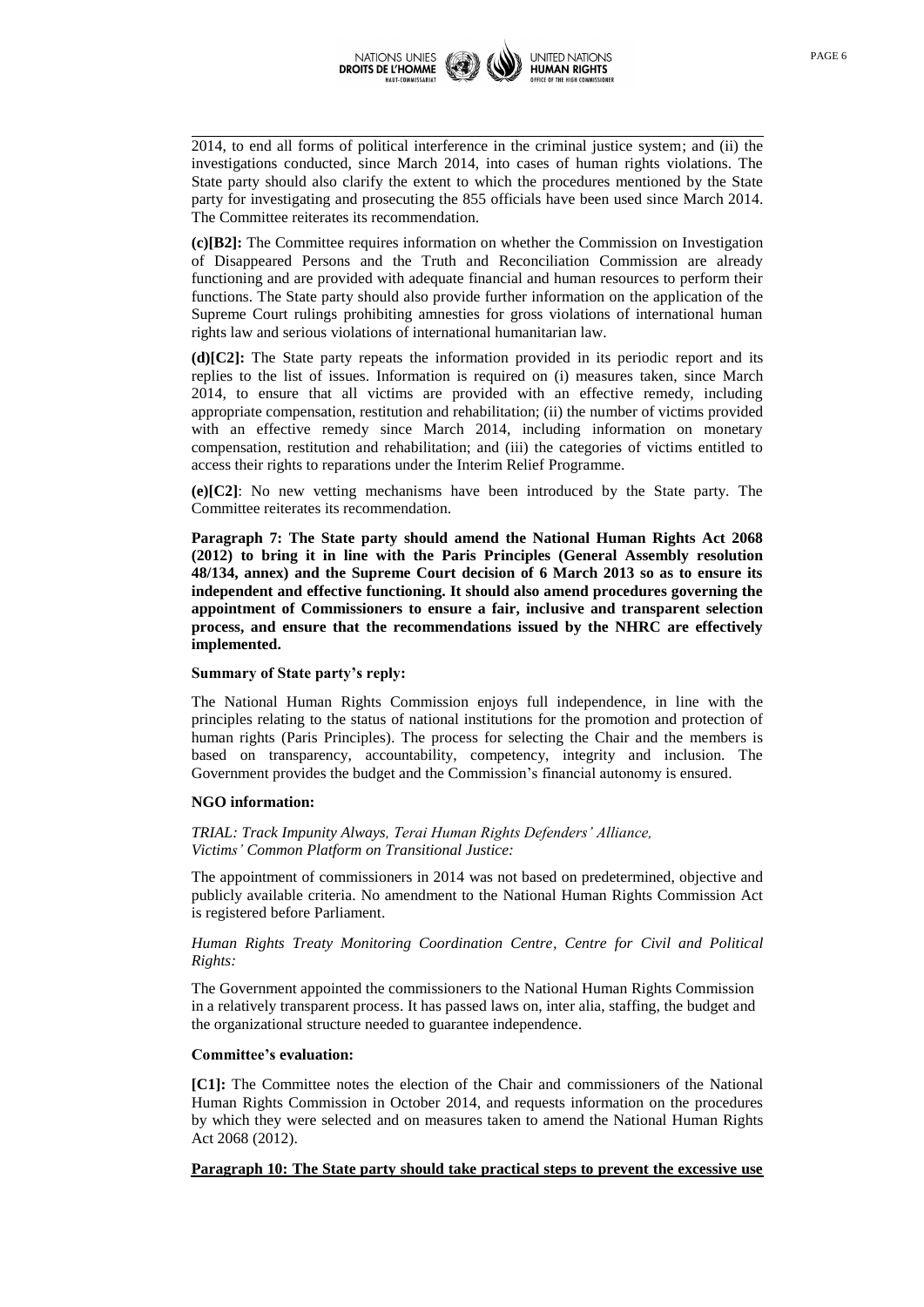

**of force by law enforcement officials by ensuring that they comply with the Code of Conduct for Law Enforcement Officials (General Assembly resolution 34/169) and the Basic Principles on the Use of Force and Firearms by Law Enforcement Officials (1990). It should take appropriate measures to eradicate torture and ill-treatment, including by adopting legislation defining and prohibiting torture with sanctions and remedies commensurate with the gravity of the crime, in accordance with international standards. It should also ensure that law enforcement personnel receive training on the prevention and investigation of torture and ill-treatment by integrating the Manual on the Effective Investigation and Documentation of Torture and other Cruel, Inhuman or Degrading Treatment or Punishment (Istanbul Protocol). The State party should ensure that allegations of unlawful killings, torture and ill-treatment are effectively investigated, and that alleged perpetrators are persecuted and, if convicted, punished with appropriate sanctions, and that the victims and their families are provided with effective remedies.**

#### **Summary of State party's reply:**

The State party highlights existing domestic legislation on extrajudicial killings, use of force, and torture. In 2014, Nepal Police developed the Crime Investigation Directives, the Standard Operating Procedure on Women and Children Victims Care System, and the Police Polygraph Directives. The Attorney General developed victim protection and inmate human rights monitoring manuals, a medico-legal format for crime investigation, and resources on criminal offences against women and children. Security personnel have been given training on excessive use of force.

#### **NGO information:**

# *TRIAL: Track Impunity Always, Terai Human Rights Defenders' Alliance, Victims' Common Platform on Transitional Justice:*

Measures taken to prevent excessive use of force and to train law enforcement officials on the prevention and investigation of torture and ill-treatment remain insufficient. Excessive police force was evident at protests in January and February 2015 and during an investigation into the trafficking of illegal materials in a Tharu village. These incidents have not been investigated. The Istanbul Protocol guidelines are rarely applied.

### *Human Rights Treaty Monitoring Coordination Centre, Centre for Civil and Political Rights:*

Although the creation of an institutional framework has seen instances of torture decline, the rate of torture remains high. There is no formal investigation procedure for extrajudicial killings.

#### **Committee's evaluation:**

**[C2]:** Concerning steps taken to prevent the excessive use of force by law enforcement officials, the Committee notes the information provided by the State party but regrets that this does not clearly specify the measures taken since March 2014 to implement the Committee's recommendation. The Committee reiterates its recommendation.

**[B2]:** Concerning measures taken to adopt legislation defining and prohibiting torture, the State party should provide information on whether the bill criminalizing all forms of torture and inhuman and degrading treatment, submitted to Parliament, is fully compliant with international human rights standards, including with the definition of torture. The State party should also provide information on the progress and implementation of the draft law.

**[C1]:** Concerning the training on prevention and investigation of torture and ill-treatment, information is required on the training sessions held or scheduled, and their timing and length; the integration of the Istanbul Protocol into all training programmes; and the number of law enforcement officials trained and the impact of such training.

**[D1]:** The Committee regrets that the State party has provided no further information on the effective investigation of alleged unlawful killings, torture and ill-treatment or on the